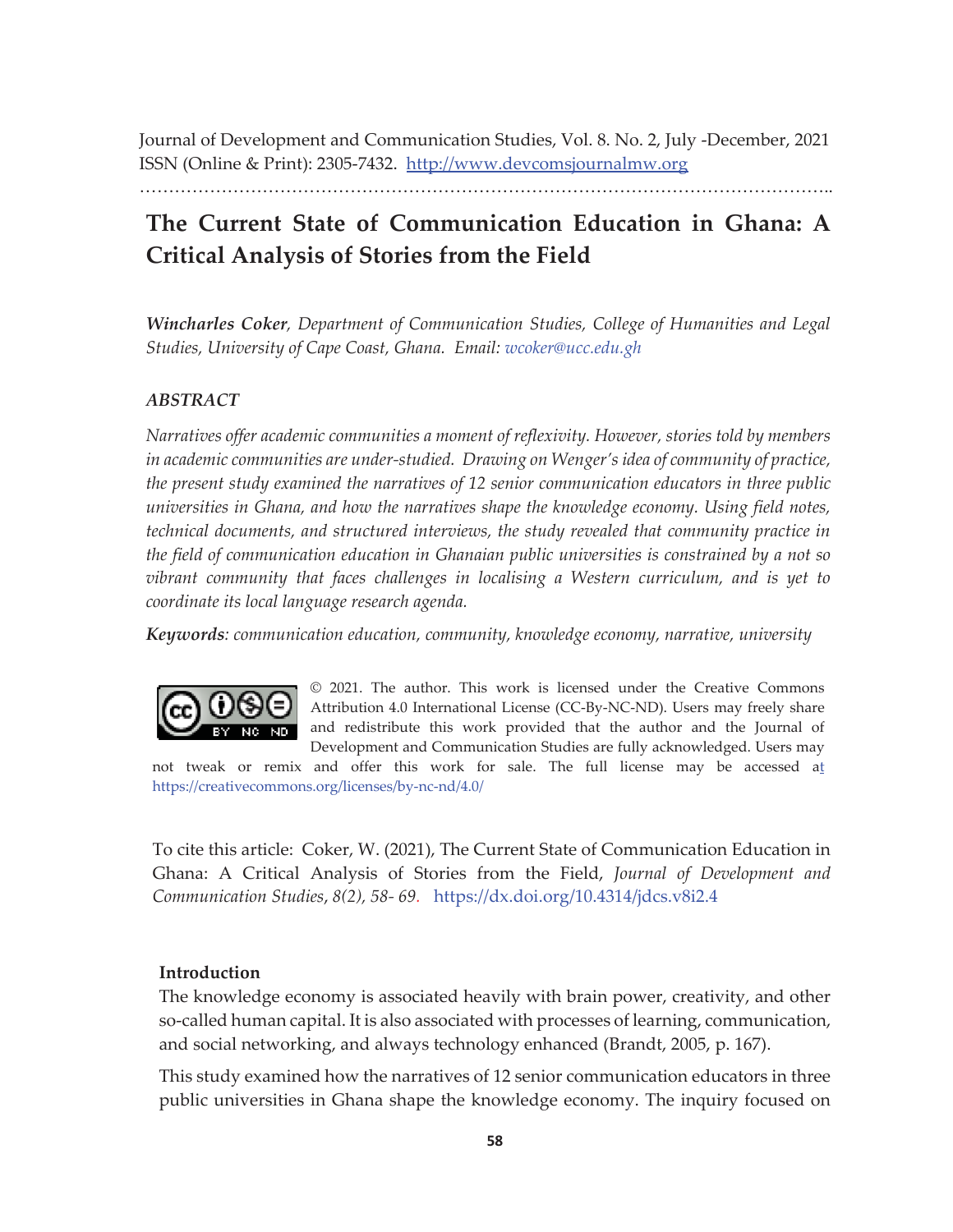knowledge work in this epistemic community because knowledge fuels economic development by adding value to the production of goods and services, making it more valuable than land, equipment, or even money (Brandt, 2005). Put differently, knowledge-based economy relies more on intellectual capabilities and skills than on natural resources (Powell & Snellman, 2004). An inquiry into the knowledge economy at work in communication departments is, therefore, useful for understanding how faculty produce, manage, and transmit knowledge, and, more importantly, under what circumstances this mode of production occurs.

 Using Wenger's (2000) idea of community of practice, I weave the discussion in this paper around the complex textured narratives of eight male and four senior female academics, whose teaching experiences span between 10 and 28 years. In doing so, I enter into conversation with scholars in professional communication. My goal is to unearth how concerns of *community*, *identity, meaning*, *literacies*, and *hybridity* trouble our understanding of communication education in an international context such as Ghana.

 Based on my own self-reflexivity as a communication instructor in Ghana, fieldnotes from direct participant observations at my field sites, minutes from departmental meetings, and in-depth interviews with faculty, I examine the landscape of communication education in Ghana at University of Cape Coast, University of Education, Winneba, and University of Ghana, the three main public universities that run communication and media programmes in the country. The study also examined and challenges informants faced in localising curricula. Participants reflected on local practices that shape knowledge work, how a communication curriculum is designed, and how they ensured that their practices meet students' needs in a local and yet globally competitive society. The reflections in this paper serve as a response to St. Amant's (2014) invitation to communication scholars to "collect and share both their own stories and the narratives of others so the greater field might be explored in meaningful and important ways" (p. viii).

 The rest of the paper has four parts. In the first, I review literature on the importance of narratives in professional communication, and argue that not much is known about the stories which communication faculty and administrators in sub-Saharan Africa share about their work. Next, I discuss in detail the interpretive research methods I employed in collecting data for the study. These include the use of participant and field observations, semi-structured interviews, the ethics of transcription, and member-checks. The third strand of the paper offers a nuanced articulation of the narratives of participants by pulling together major threads gathered from the narratives. These are (*a*) the absence of a vibrant community of practice; (*b*) challenges in localising the curriculum; (*c*) the absence of a vigorous research agenda in language education; and (*d*) an increasingly onerous quality assurance control system. The final section of the paper discusses three implications of the findings for research and theory building in international communication education and intercultural professional communication for both scholars and students in sub-Saharan Africa.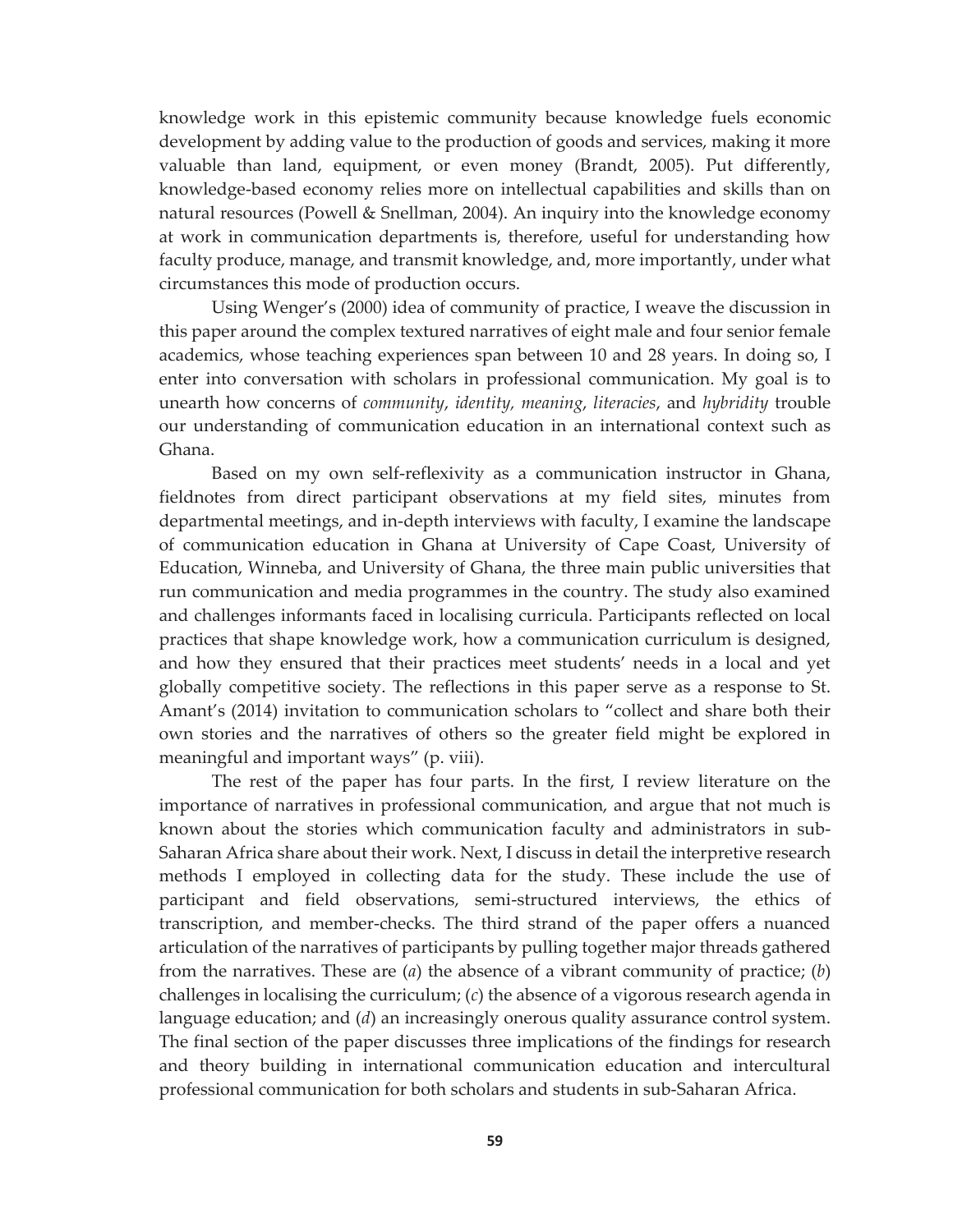#### **The Value of Narratives in Communication Education Communities**

We are the stories we tell. The many ways we choose to tell our stories say a lot about our values. Narratives of tourists about their traveling experiences, for instance, reveal special truths and myths about the places they visited. So too stories told by professionals, such as communication educators, are tokens of their personal observations, convictions, and concerns about their profession. Their 'tales' can help us to interrogate the values of their professional practices. In the preface to the April 1993 special issue of *Communication Education*, Editor Rosenfeld stressed the importance of stories to communication scholarship. According to him, "if we wish our work to be faithful to our own lived experiences, if we wish for a union between poetics and science, if we wish to empower ourselves, then we should value our stories" (Rosenfeld, 1993: 277). Professional narratives such as the ones told by communication faculty offer the discipline a moment of self-reflexivity. The narratives serve as the foundations of our professional culture. They enable us to delve into the past with the hopes of shaping the present. This is why St. Amant (2014) explained that "the stories we tell and how we tell them shape our understanding of what took place at various points in time" (p. v). The writer observed that carefully told stories are important scholarly materials because they present scholars with the opportunity to learn from the experiences of their peers. However, the stories that are told in professional circles are not usually considered intellectually rewarding or theoretically robust. One reason Bridgeford *et al*. (2014) gave for the under-theorisation is that the community has contented itself with stories of how it does work rather than demanding careful, disciplined examination of the forces that influence that work. The reality of this truth is that it presents the work of communication faculty as a kind of random and an unguided practice.

 Not surprisingly, research into narratives shaping the practice of communication faculty in the West and other cultures is gaining recognition. Recent studies have explored how such forces as pedagogy, technology, globalisation, budgets, and market demands need to be taken into account when communication administrators tell stories about their work (Andrews *et al.*, 2014). Other studies have also taken a closer look at programmematic assessment by exploring, *inter alia*, questions concerning faculty resistance to change, lack of a systematic paradigm, problems with localising the curriculum (Coppola, 2014), and challenges in designing curricula that sit well in their institutional contexts (Kitalong, 2014). Some scholars have also raised concerns about the palpable nature of the job market and changing priorities of administrators (Raju, 2014).

One way to deal with these challenges, Brady and Kitalong (2014) posit, is to focus on budget management, instructor performance evaluation, and material resource tracking. They suggest that in order to arrive at identifying workable solutions in dealing with programme assessment, for example, it is important that programme administrators employ what they termed as "an emergent problem-solving approach" (p. 34) in a way that allows both faculty and students to participate in activities by sharing their problems as part of the solution. Meloncon (2014) confesses that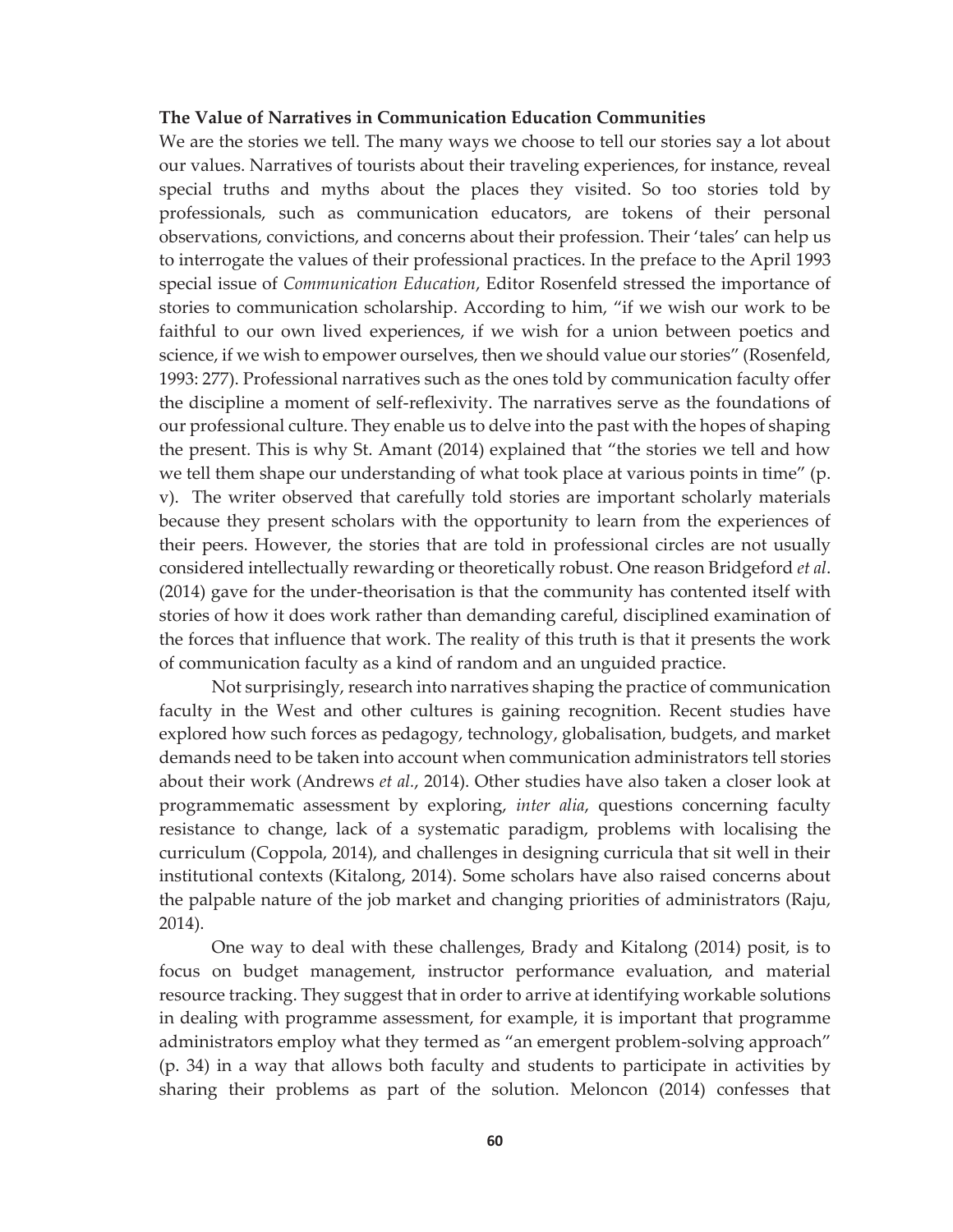sometimes programme evaluation can be painful. Focusing on degrees in technical and professional communication, she noted that it is often difficult for programme administrators to be most productive in a shrinking economic climate.

 The concerns above are not so different from those in many African public universities. One of the earliest efforts at reviewing curricula in Africa was a workshop sponsored by United Nations Educational Scientific, and Cultural Organisation (UNESCO) in 2002. The workshop gave African communication scholars the platform to review curricula, and reflect on the theoretical and practical issues involved in communication education in West, Central, and Southern Africa (Boafo & Wete, 2002). It is, therefore, sad to note that stories that shape communication and media studies in countries south of the Sahara are often not told. Part of this neglect, as I explained earlier, is because such narratives are considered less academically engaging.

#### **Study Methods**

As mentioned earlier, the present interpretive study was conducted at three public universities: University of Cape Coast (UCC), University of Education, Winneba (UEW), and University of Ghana (UG). Except UG which was established in 1949, both UCC and UEW are post-independent state funded universities founded in 1969 and 1992 respectively. The three tertiary institutions are located in the southern zone of the country. Emphasis was laid on these public universities because they are the largest universities that offer communication studies in Ghana

 The study was conducted between May 2015 and February, 2018. Having gained consent from institutional review boards, I immersed myself in my field, and expended relatively four hours on every working day for 24 months. I closely observed discursive patterns of conversations between the non-teaching staff and faculty, among faculty, between faculty and administrative staff, and between chairs and faculty. *In-situ* observations showed that the communication departments I studied were businessminded epistemic sites that performed multiple tasks. They attended to the everyday running of the departments by ensuring that courses, teaching schedules, student/lecturer complaints were addressed, and at the same time meeting institutional requirements imposed on them by deans, provosts, and the central administration. My fieldnotes indicate that there was harmony among faculty and their chairs as well as between the chairs and their administrative staff in ways that created an open climate for successful administrative work.

 In addition to field observations, I conducted multiple in-depth interviews with 12 senior communication academics. My informants held key administrative positions in the public universities. The interviews were held to grasp participants' nuanced lived experiences about communication education in Ghana. I considered this interview strategy useful so that I could reword questions or statements that were problematic to the outcome of the interviews. As Tracy (2013) noted, "Such an approach encourages interviews to be creative, adapt to ever-changing circumstances, and cede control of the discussion to the interviewee" (p. 139).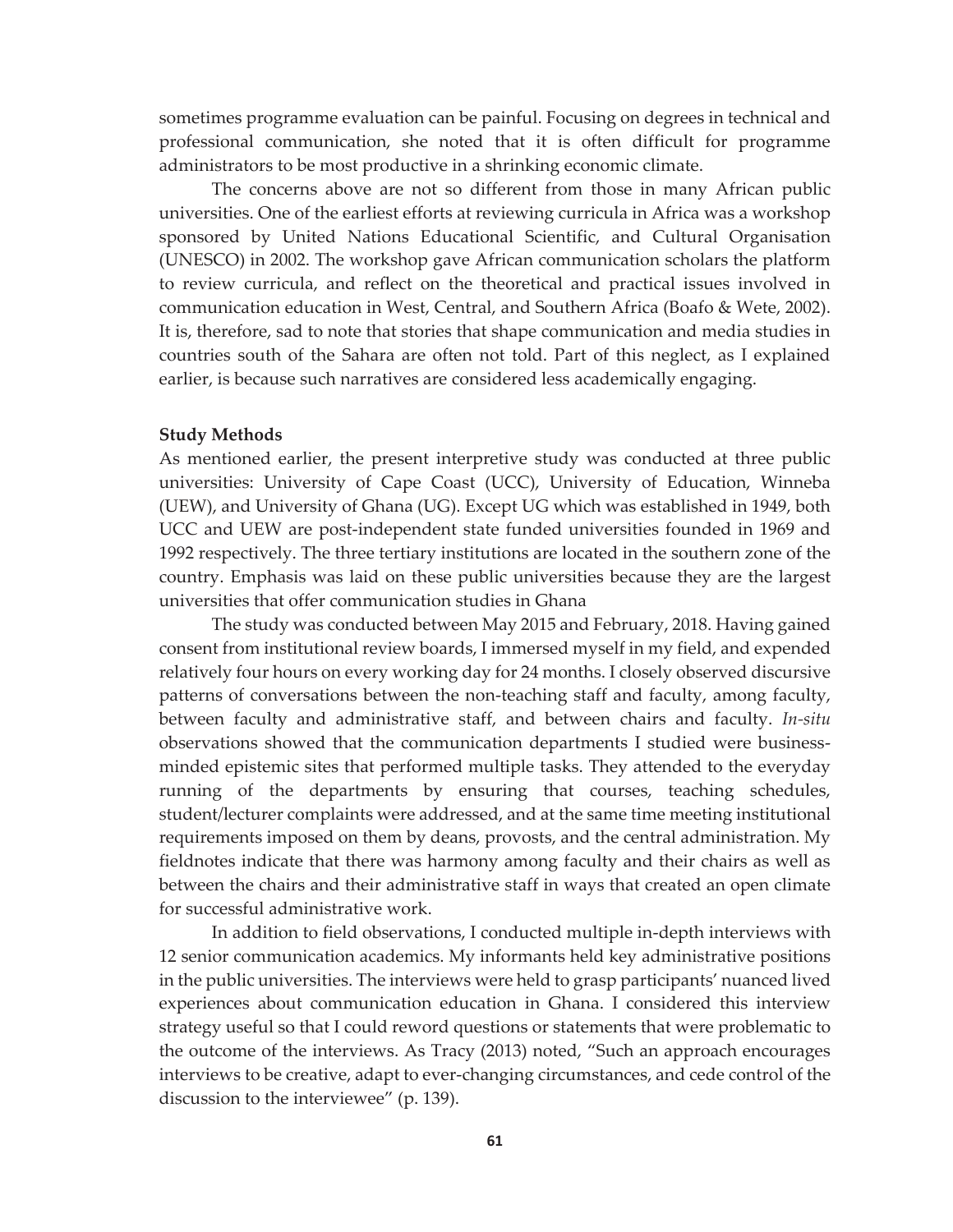This was quickly followed by member-check of the transcribed interviews. I reckoned that there was the need to present informants' narrative reflections of their practices just as they intended to mean. Though I did not submit the entire transcripts to them, I ensured that focal participants went through portions of the transcripts to check whether my representation of their voices was favorable to them (cf. Bucholtz, 2000). I played back their voices to them, and sought to know if they had any questions concerning the interviews in particular.

#### **On the Knowledge Economy of Communication Education in Ghana**

In this section, I analyse key issues as discussed by participants. These include concerns about the dynamism of their community of practice, challenges in localising a Westerncentric communication curriculum, little research on local languages, and an onerous quality assurance system. In particular, I stress their narrations about communal identity, and how they negotiated the problem of the global knowledge economy.

## *The Idea of a Vibrant Community of Practice*

One of the main findings of my interview sessions with communication scholars in Ghana is that their community of practice is not robust. The community tends to be more *organic* and less *organised*. My analysis showed that the existing community is constituted around two major goals: (a) *legitimate peripheral participation* and (b) *basic practice*, to borrow from Wenger (2000). In terms of the former, I realised that the studied communication departments create a sense of member socialisation for their learners. They teach learners cultural artefacts of the field. It is fair to note that the curricula of these institutions aim at promoting among students what Wenger (2000) terms "a regime of competence." The corollary is to deepen practice, the ability to learn by doing. What is not clear about this practice is the extent students of this community are immersed in this domain. In other words, the analysis of my participants' narratives revealed that communication scholarship in Ghana is still forming. It is possible to assert that the community of communication scholars in Ghana is passive. Going forward, efforts at promoting growth in this community must concentrate on two main ingredients: *professional identity* and *meaning*. As one male participant remarked, "We need to come together as communication scholars." The majority of participants bemoaned the absence of a dynamic professional national organisation and its flagship journal in the country. According to them, this absence smothers progress and interinstitutional engagement. Wenger (2000) posits that communal identity promotes alignment, that is, the coordination of activities and the enforcement of regulations. It also enhances the work of the imagination. In fact, the fragile nature of the community of communication scholars in Ghana has implications for the nature of the curriculum it designs, and the type of research it conducts.

 With regard to meaning, my analysis showed that it is increasingly difficult to determine what the goals, aspirations, and prospects of the communication studies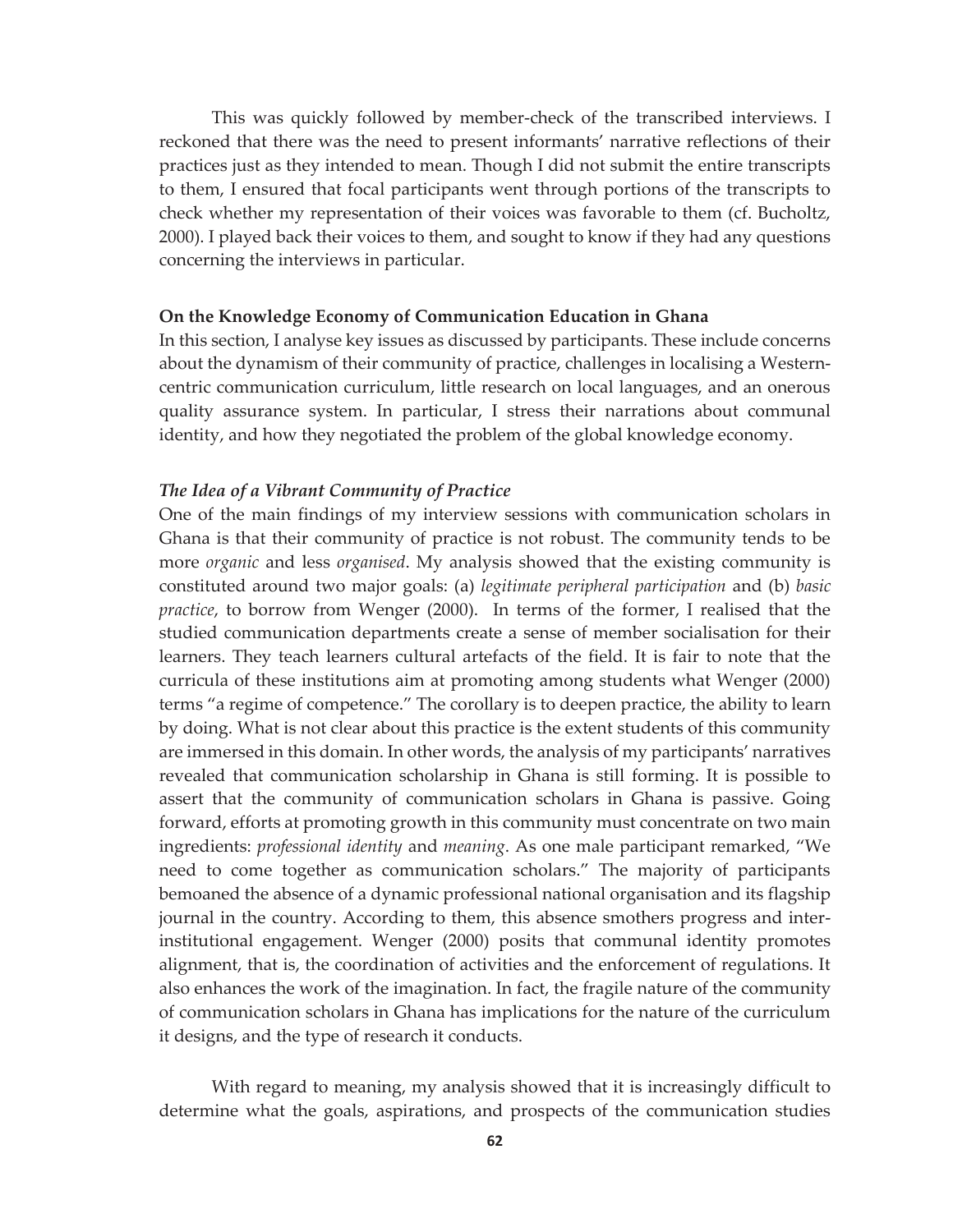community in Ghanaian public universities and colleges are. The newly launched Communication Educators Association of Ghana (CEAG) in June 2019 at the University of Education, Winneba is yet to conduct a field assessment of the discipline in the country. Considered as semi-autonomous institutions, Ghanaian public universities, it seems to me, find it difficult to collaborate on academic projects. It is an unfortunate development because despite their original mandates, the public universities in the nation run a number of similar academic programmes.

## *Challenges in Localising a Western Curriculum*

Communication education in Ghana is also fraught with challenges in localising curricula. As a result of the absence of an active community of practice, each university emphasises different literacies and competencies. Participants noted that it is difficult to localise communication curricula because of a number of factors. These include (*a)* colleagues' avid preference for and dependence on Western theories; (*b*) the geopolitics of knowledge production; and (*c*) reticence to engage the local. Although some participants proposed and proffered the idea of theory hybridisation, my analysis indicated that this idea remains an ideal. I realised that concerns about localisation and hybridisation are difficult to manifest in the Ghanaian educational system because of the lack of a coordinated research agenda.

 First, a number of scholars in Ghana, my analysis shows, have not thoroughly considered the issue of hybridising curricula. And because it is not useful to create a dualism between the local and the global, it is important to note that many literacies taught in communication departments in Ghana (academic communication, broadcast journalism, advertising, public relations, *etc*.) writ large are becoming mobile. It must be pointed out that though the West will remain for a long time the center of knowledge production and distribution, one cannot deny that some of its practices have mostly been influenced by scholarly and professional practices from non-Western cultures. Take, for instance, the theoretical relevance of the Ghanaian concept of *Sankofa* in Asante's (2008) notion of Afrocentricity, a principle that admonishes scholars to dig deep into the recesses of African knowledge systems in order to guide their pathways into the future. An analysis of the narratives points to a number of theoretical lineages that have, thus, far shaped the curriculum. See Table 1.

|                       |  | Table 1: Some theoretical paradigms of communication education at three public |  |  |
|-----------------------|--|--------------------------------------------------------------------------------|--|--|
| universities in Ghana |  |                                                                                |  |  |

| Sub-field | Major Paradigm        | <b>Brief Description</b>    | <b>Strengths</b>                        | Weaknesses                                          |  |
|-----------|-----------------------|-----------------------------|-----------------------------------------|-----------------------------------------------------|--|
|           | Aristotelian<br>logic | Writing as a linear process | Encourages<br>clarity<br>οf<br>thought. | <b>Stifles</b><br>creativity<br>and<br>imagination. |  |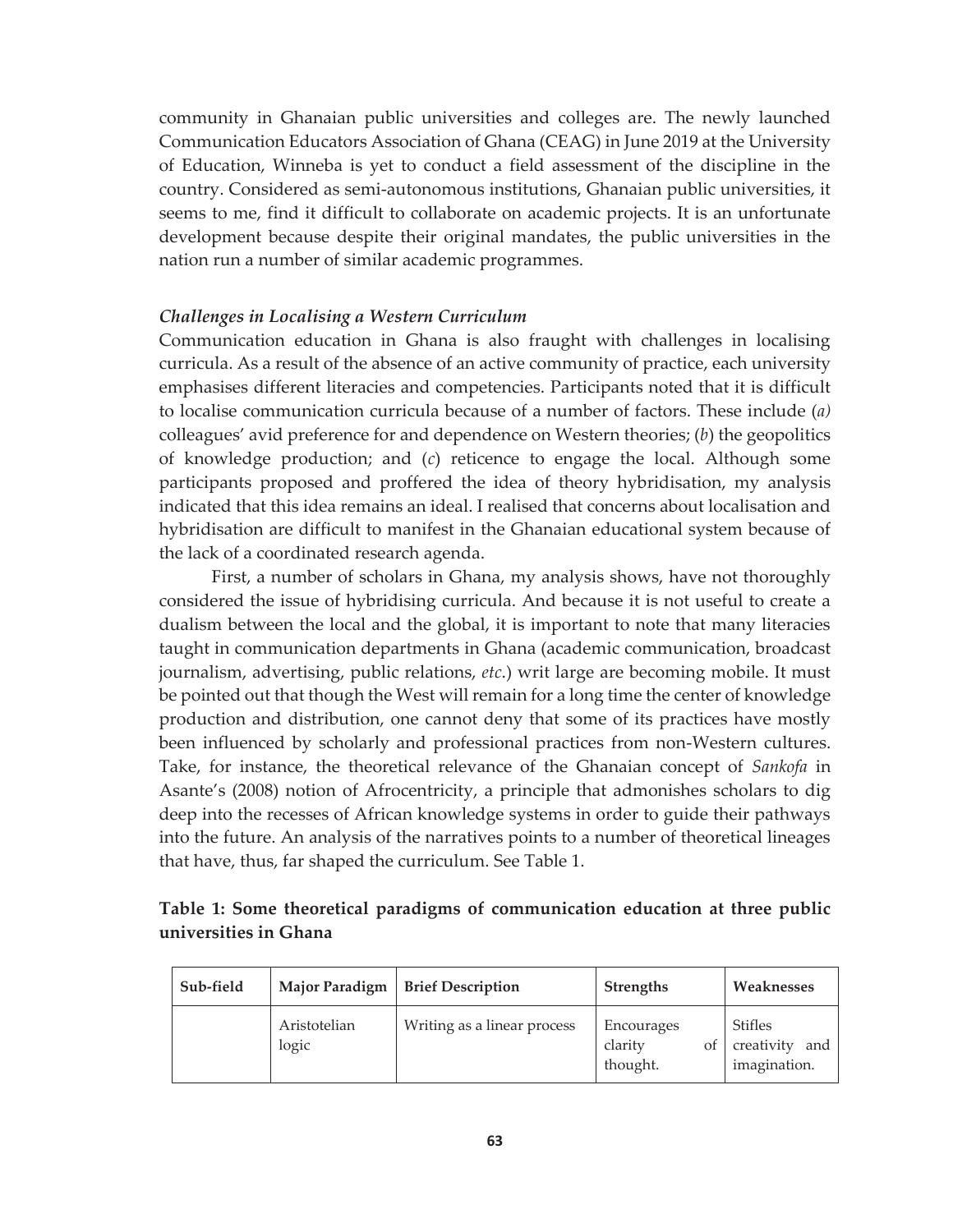|                         | Process-based<br>writing    | Writing<br>progressively<br>as<br>evaluative                                                                 | Ideas<br>well<br>are<br>developed over a<br>period of time.                     | <b>Is</b><br>time<br>consuming;<br>not suitable for<br>large classes.                           |  |
|-------------------------|-----------------------------|--------------------------------------------------------------------------------------------------------------|---------------------------------------------------------------------------------|-------------------------------------------------------------------------------------------------|--|
| Academic<br>Comm.       | Product-based<br>writing    | Writing as summative                                                                                         | Is economical to<br>instructors;<br>students<br>makes<br>more<br>responsible.   | Can make slow<br>learners<br>become<br>poor<br>students; there<br>is less time for<br>revision. |  |
|                         | Sociocultural<br>tradition  | Explores how humans make<br>$\operatorname{in}$<br>meaning<br>everyday<br>interaction.                       | Sees<br>communication<br>as symbolic and<br>socially<br>constructed.            | Can<br>be<br>difficult<br>to<br>explore from a<br>social science<br>perspective.                |  |
| Comm.<br><b>Studies</b> | Agenda<br>setting/Framing   | Examines the role of the<br>media in influencing public<br>relations messages.                               | May be useful for<br>students'<br>internships<br>and<br>case studies.           | Has<br>become<br>commonplace.                                                                   |  |
|                         | <b>Discourse</b><br>studies | Analyses language use and<br>its effects in society.                                                         | Emphasises<br>the<br>role of language<br>in<br>communication.                   | Can be quite<br>difficult<br>to<br>teach in view<br>οf<br>various<br>strands.                   |  |
|                         | Rhetoric                    | Examines the strategic use of<br>communication targeted at<br>specific audiences, contexts,<br>and purposes. | <b>Is</b><br>useful<br>for<br>expanding<br>the<br>field<br>Οf<br>communication. | Can<br>be<br>reduced<br>to<br>academic<br>and<br>political<br>communicatio<br>n                 |  |

## **Source: Field Data (2019)**

Questions of localising or blending local curricula with Western principles are, therefore, political. What elements need to be localised? In what ways can an indigenous thought be coterminous with foreign intellectual insights? One female participant indicated that the curriculum of her department is heavily Westerncentered. This development was, however, not surprising to her because, according to her, communication studies, like formal education, is a Western product. When I probed further into the merits and demerits of this development for scholarship in Ghana, she took great pain to explain that upon her return to Ghana, she and her colleagues have been looking for ways to localise their institutional curriculum although, she admitted, doing so has been an uphill task. The female academic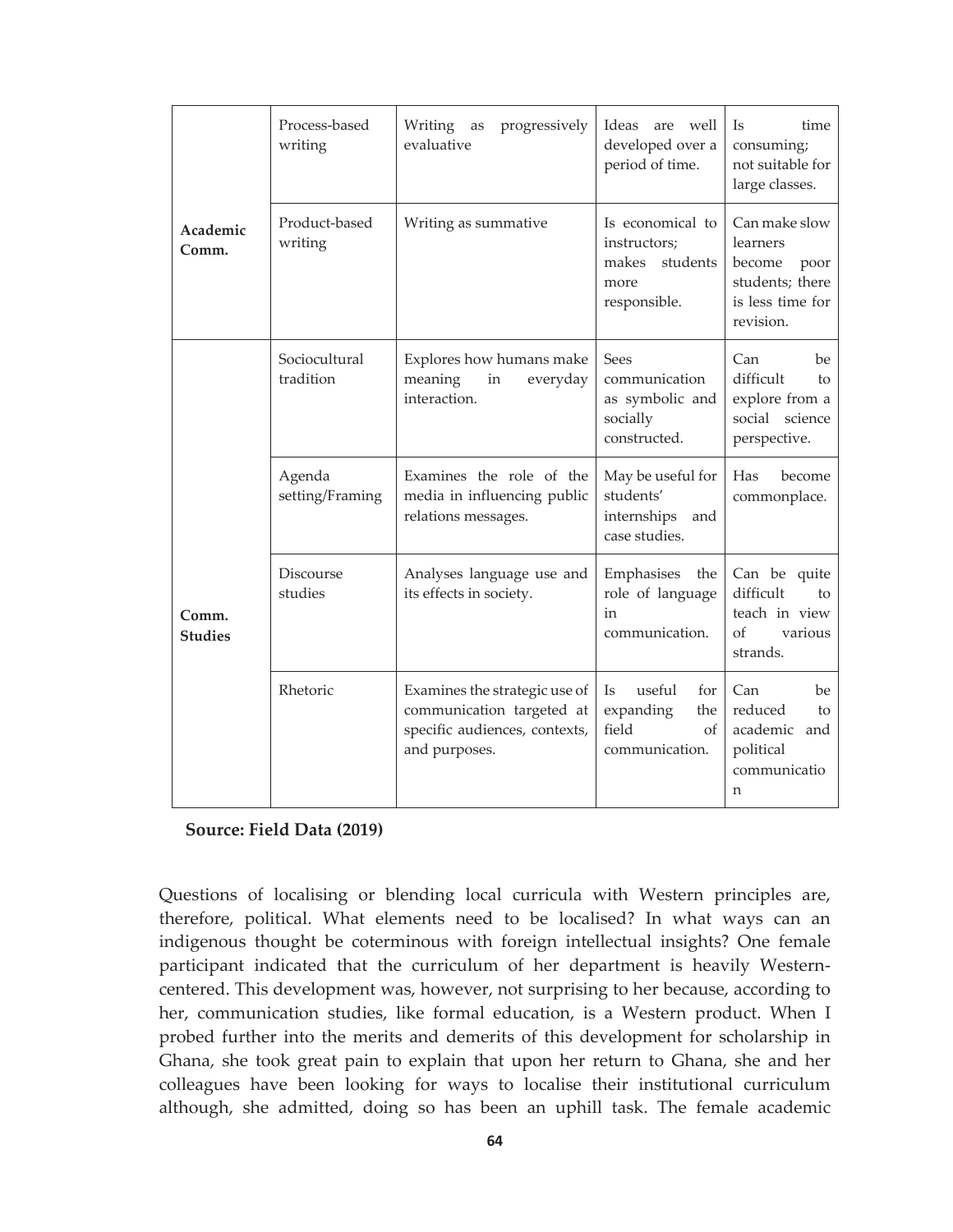attributed the difficulty to lack of *a change of mindset*. In her view, faculty in Ghana are used to *received wisdom*. In other words, the identity of many Ghanaian communication faculty is, often, enacted, shaped, and constructed by the language, traditional norms, and practices of Western communication scholarship.

According to her, it is difficult to change the curriculum as a result of structural constraints, a view Coppola (2014) holds. She stressed that because Western communication education is powerful, there is always the need to consider it as an international programme so that faculty can learn from best practices. She added that communication is a human endeavor so that whether its theories are from the West or from Africa, the fundamental idea is to communicate. She was, however, quick to point out that the general sense of communication in Ghana is mass communication. This sense, in her view, is unfortunate because the West looks at communication from both the mass media and intercultural perspectives. She noted that though there is a fixation on mass communication in Ghana, attention is now being paid to indigenous ways of communication, and, therefore, urged scholars in Africa to conduct their research by taking time to investigate happenings in their local contexts. The importance of such a proposal, he posited, is to create an identity for the community of African scholars in communication studies that can challenge or run as an alternative to conventional communication scholarship. This effort, in the thinking of Taylor *et al*. (2004), is crucial to permit a better understanding of the African communication environment.

 In her own way, she tries to localise major theoretical ideas whenever she teaches, and insists that her students do the same. Using reception studies as an example, one of my male focal participants told me that he always insists that his students analyse the content of local Ghanaian films. In his view, though reception theories may be Western, he always attempts to apply them to the local context. He noted that one way of localising Western-based communication theories is to hybridise them with African knowledge systems. "Hybridity creates ownership," he stressed. In his view, hybridity creates new identities because it blends Western theories with the Ghanaian situation. He insisted that he has never applied Western ideas without localising them even though he uses textbooks written by Western scholars. "How do the ideas I read from this scholar fit in my local context? How do our indigenous forms of communication subvert or challenge the norm?" He inquired. He calls indigenous forms of communication *bodies of subversion*. In fact, his narrative merits a few more comments. In *Hybridity*, Kraidy (2005) argued that the act of hybridising a product is a unique political practice. He maintained that hybridity grants users active agency as it is they who select what needs to be appropriated and what needs to be rejected. This, however, does not mean that hybridity is free from *friction* as social agents may sometimes find it difficult to reconcile the local and the global. The professor may be right about the afore-mentioned point because in his view "some ideas may be thought to be universal and yet may not be applicable to one's local context."

# *Lack of a Coordinated Research Agenda in Local Language Education*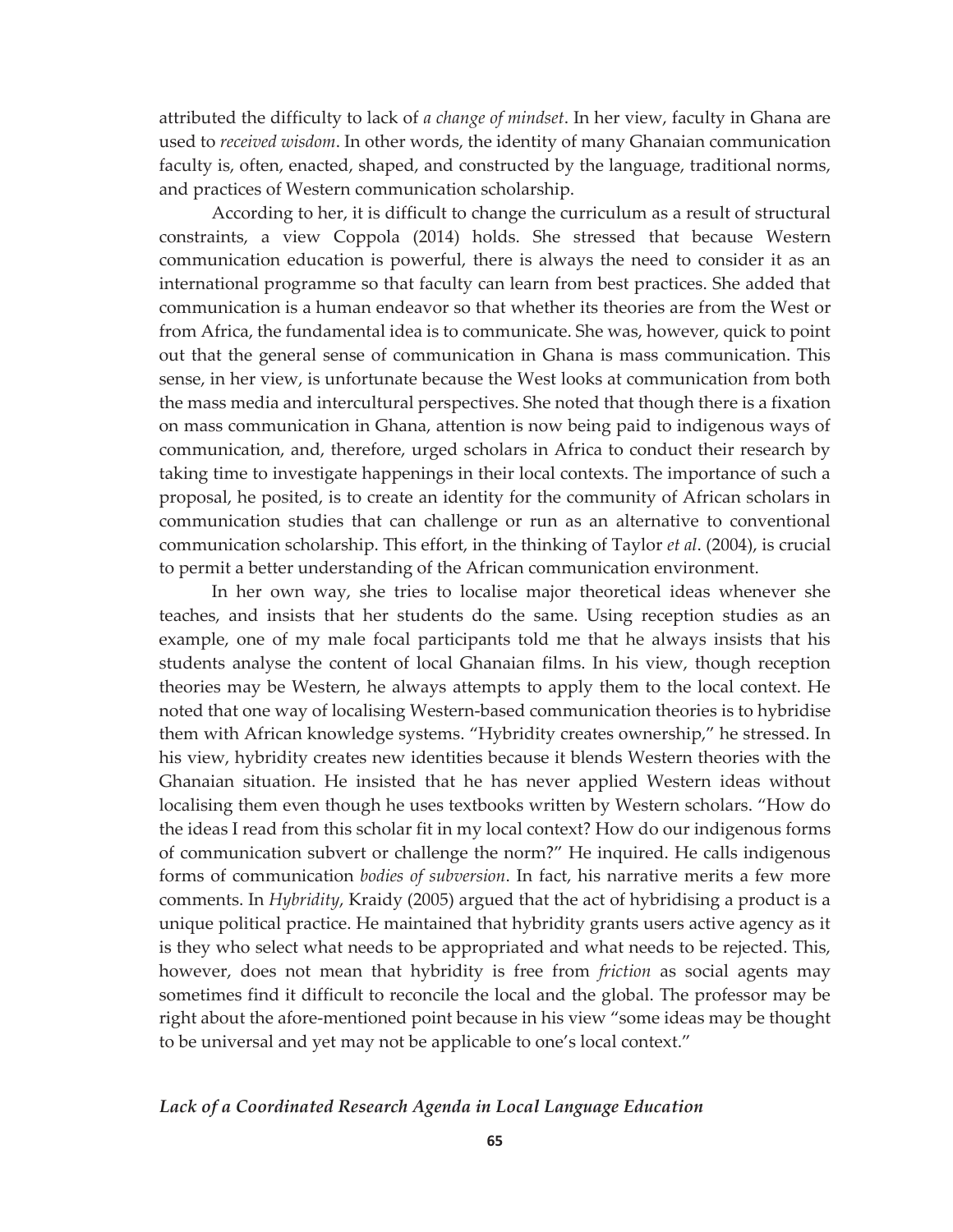Little interest in indigenous communication has also laid its grip on research in local literacies and local languages. Less emphasis on promoting Ghanaian languages as part of efforts at enriching the communication curriculum frustrates attempts to make students understand the norms and practices involved in indigenous communication. James (1990) urged scholars to place importance on local literacies to promote local language proficiency. Another female professor, however, cautions that this is not going to be an easy prospect. She explains with empirical data obtained from interviews with policy makers, teachers, parents, and undergraduate students that although local languages are worth studying, the evidence suggests that these stakeholders see fewer returns accruing from their pursuit as academic disciplines. She argued that while a number of Ghanaians speak favorably about local language education as a marker of identity, the majority doubt the cultural capital these languages generate in a globally competitive world. Looking at this development, I would suggest that efforts to introduce local literacies and/or Ghanaian languages into the curricula of communication institutions should focus on exposing students to dominant functional literacies. I mean to say that the attempt must be progressive so as to make learners understand the reasons underlying the need for becoming literate in their own local languages.

#### *An Onerous Quality Assurance Control Mechanism*

The narratives of participants also showed that it is difficult to constantly determine institutional quality. The study revealed that quality assurance often takes the form of departmental audit and self-evaluation which are internal in scope vis-à-vis the mandated, snail-paced processes of institutional and programme accreditation. Part of the difficulty, I argue, obtains from the passive nature of the scholarly community of practice in Ghana. Even though there is little information that regulates the nature of quality in communication education in many African countries, communication experts in Ghana should investigate issues concerning how to improve upon practice, what is needed to implement collective initiatives, and what their priorities are for building capacity (see Materu, 2007). A World Bank sponsored study of 220 public universities across 52 countries in Africa, for example, evidently shows that barring the twin challenges of cost and human capacity, there is a growing sense of a pan-African benchmark for measuring the quality of higher education. Materu (2007) cites issues of mission and vision, physical and technological resources, number of students, and qualification of staff as key determinants. Other factors include quality of learning opportunities, managerial effectiveness, quality enhancement research, community involvement including partnership with industry, and future plans.

# **Conclusion**

The findings in this study bring to light a number of implications for communication education. I address only three here. First, the discussions emphasise the need for stronger international and professional partnerships between universities in the West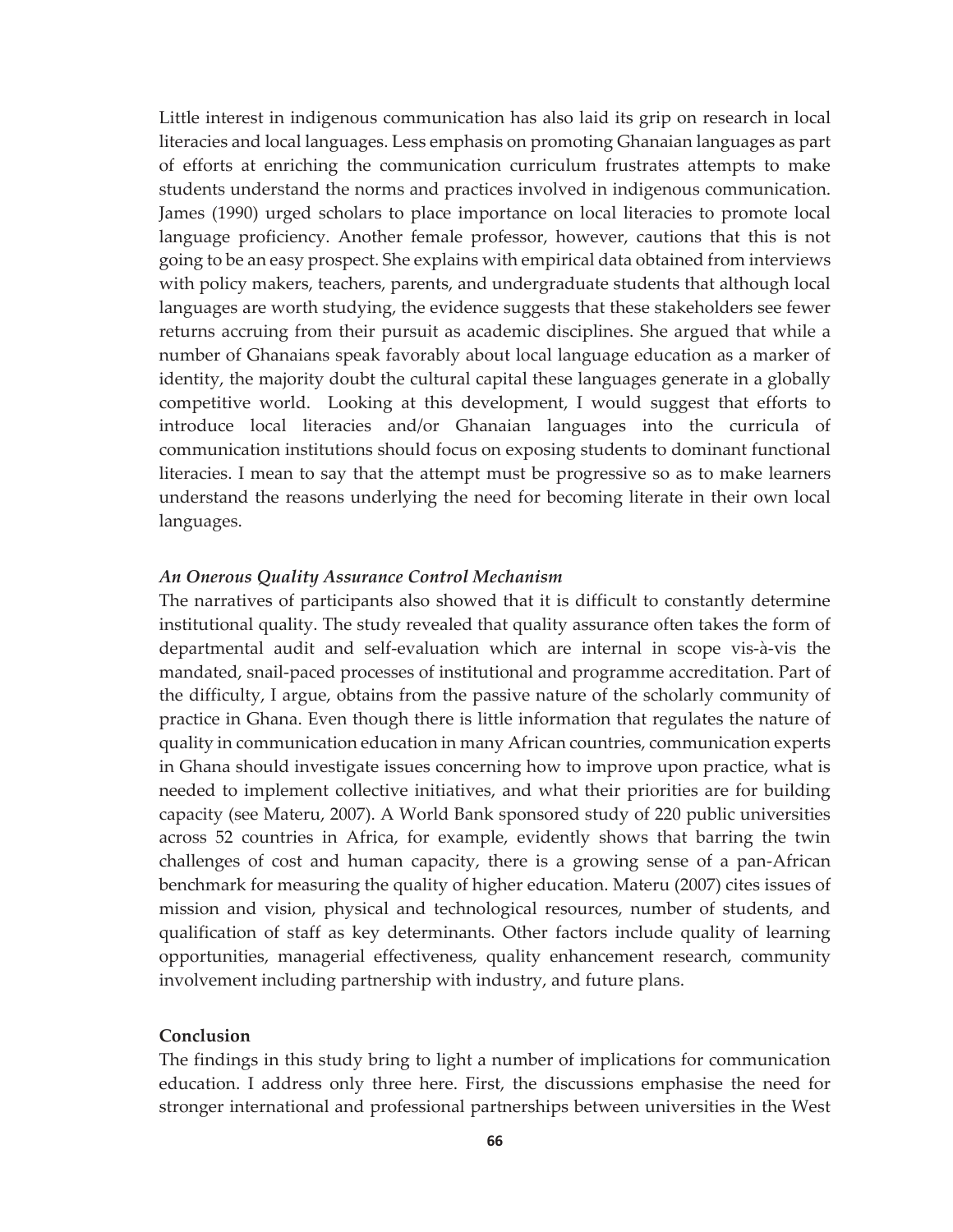and those in Africa. It is hoped that the analysis will expose the international community to the stories, lived experiences, and values scholars in a non-Western culture, such as Ghana, place on programme administration, in general, and communication education, in particular. The narratives are useful for sharing expertise among colleagues from diverse cultures. One such active partnership could be fostered with the International Communication Association (ICA) and National Communication Association (NCA). NCA, for instance, publishes 11 academic journals, and provides its members with a wealth of data about the communication discipline. The association also organises programmes that serve to disseminate relevant information about communication to public audiences, and disseminates communication scholarship broadly through regular media outreach, and a robust social media presence<sup>1</sup>. Such an effort must carefully reflect on the local needs of faculty and students.

 Second, the reflections in this paper are important for promoting intercultural, academic, and professional communication. The need to learn from other cultures in an interconnected society is of utmost concern. Such a move is in recognition of attempts to globalise communication studies (José, 2014), and to create job opportunities abroad. Or as Brady and José (2009) rightly pointed out, "If the globalisation of the workplace increasingly requires that students be prepared to work in linguistically and culturally diverse contexts, US curricula in technical communication often do not meet these new demands" (p. 41). The more scholars and students from the West become accustomed to the contextual cues necessary for appreciating the values and practices of other cultures, the more they will be able to conduct informed research, and design culturally sensitive deliverables (Brady & José, 2009).

 Finally, the present study provides evidence to challenges that confront administrators of communication programmes. Like Coppola (2014), Raju (2014), and Brady and Kitalong (2014) have shown in the context of North America, faculty administrators in Ghana intimated that communication studies grapples with problems of institutional control, low budgets, and challenges of meeting new market trends. The main difference between the work of North American and Ghanaian administrators, I hold, may be that while communication education in North America has grown in leaps and bounds, it is yet to sprout in sub-Saharan Africa. What this brings to light is that problems facing programme administration and communication education tend to be global in scope. It is for this reason that scholars need to turn to other contexts, and explore how these difficulties are dealt with.

## **References**

 $\overline{a}$ 

Andrews, D., Bernhardt, S. A., Cook, K. C., Grabill, J., Maylath, D. R. and Selber, S. A. (2014). Tracing the intellectual trajectories of professional/technical/scientific communication: A roundtable perspective from seven CPTSC past presidents. In T. Bridgeford, K. S. Kitalong & B. Williamson (Eds.), *Sharing our intellectual* 

<sup>1</sup> www.natcom.org/about/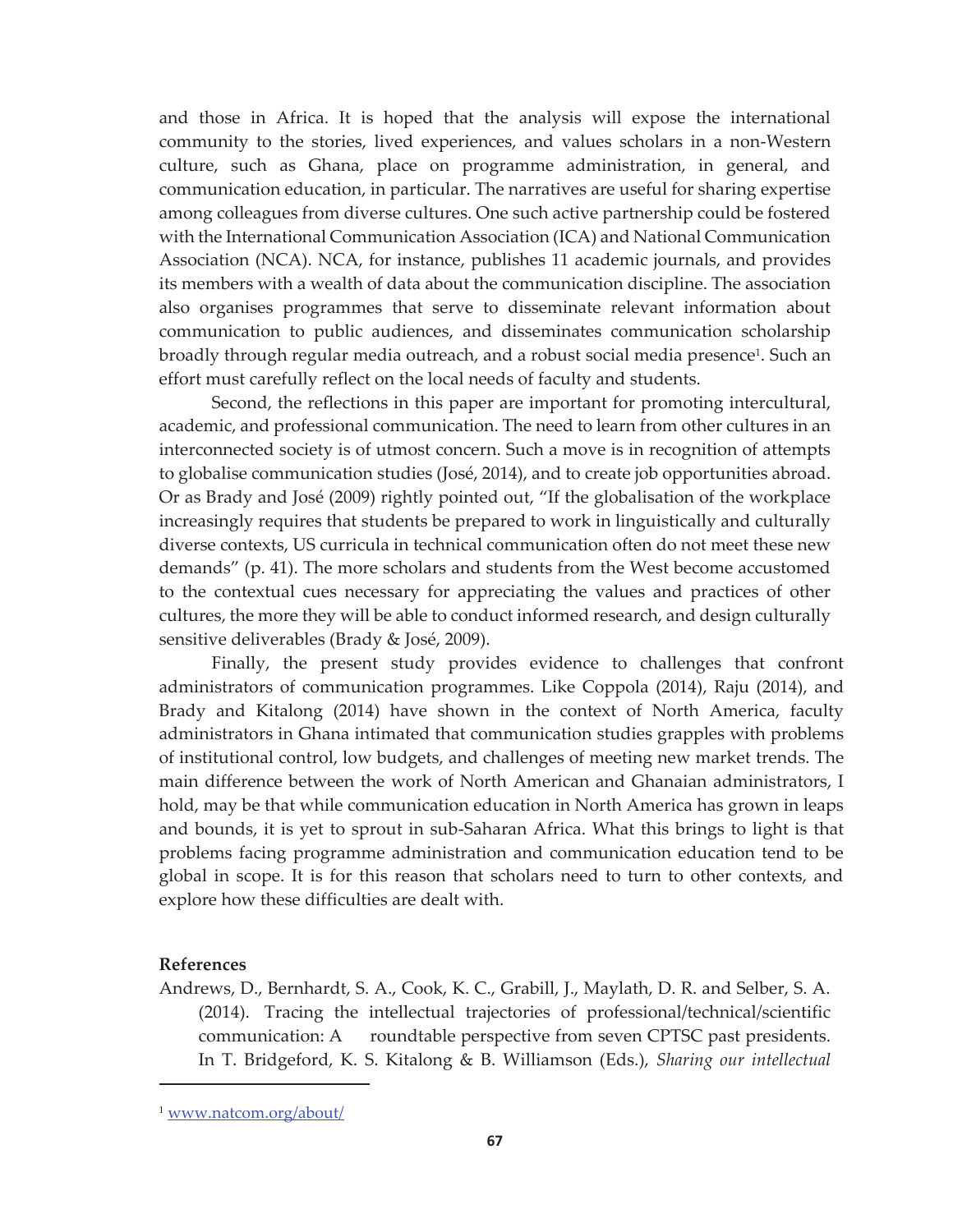*traces: Narrative reflections from administrators of professional, technical, and scientific communication programmes* (pp. 11-37). New York: Baywood Publishing Company.

- Asante, M. K. (2008). *An Afrocentric manifesto: Toward an African renaissance*. Malden, MA: Polity Press.
- Boafo, S. T. K. and Wete, F. (2002). Introduction. In S. T. K. Wefe (Ed.), *Communication training in Africa: Model curricula*. The United Nations Educational, Scientific and Cultural Organisation: Panoply.
- Brady, A. and Kitalong, K. S. (2014). Users, not solutions first. Problem-solving for programme administrators. In T. Bridgeford, K. S. Kitalong & B. Williamson (Eds.), *Sharing our intellectual traces: Narrative reflections from administrators of professional, technical, and scientific communication programmes* (pp. 133-148). New York: Baywood Publishing Company.
- Brady, A. and José, L. (2009). Writing for an international audience in a US technical communication classroom: Developing competence to communicate knowledge across cultures. *Nordic Journal of English Studies*, *8* (1), 41-60.
- Brandt, D. (2005). Writing for a living: Literacy and the knowledge economy. *Written Communication*. *22* (2), 166-197.
- Bridgeford, T., Kitalong, K. S. & Williamson, B. (2014). Introduction: We are the stories we tell. In T. Bridgeford, K. S. Kitalong & B. Williamson (Eds.), *Sharing our intellectual traces: Narrative reflections from administrators of professional, technical, and scientific communication programmes* (p. 1-9). New York: Baywood Publishing Company.
- Bucholtz, M. (2000). The politics of transcription. *Journal of Pragmatics*, *32*, 1439-1465.
- Coppola, N. W. (2014). Programme assessment: A passion and palimpsest. In T. Bridgeford, K. S. Kitalong & B. Williamson (Eds.), *Sharing our intellectual traces: Narrative reflections from administrators of professional, technical, and scientific communication programmes* (pp. 39-52). New York: Baywood Publishing Company.
- James, S. L. (1990). Development of indigenous journalism and broadcast formats: Curricular implications for communication studies in Africa. *Africa Media Review*, *4* (1), 1-14.
- Kraidy, M. M. (2005). *Hybridity, or the cultural logic of globalisation*. Philadelphia, PA: Temple University Press.
- Kitalong, K. S. (2014). Afterword: 40 years of stories from technical communication programme administrators. In T. Bridgeford, K. S. Kitalong & B. Williamson (Eds.), *Sharing our intellectual traces: Narrative reflections from administrators of professional, technical, and scientific communication programmes* (pp. 201-207). New York: Baywood Publishing Company.
- Materu, P. (2007). *Higher quality assurance in sub-Saharan Africa*. The World Bank: Washington, DC, USA
- Meloncon, L. (2014). Curricular challenges of emphasis degrees in technical and professional communication. In T. Bridgeford, K. S. Kitalong & B. Williamson (Eds.), *Sharing our intellectual traces: Narrative reflections from administrators of*